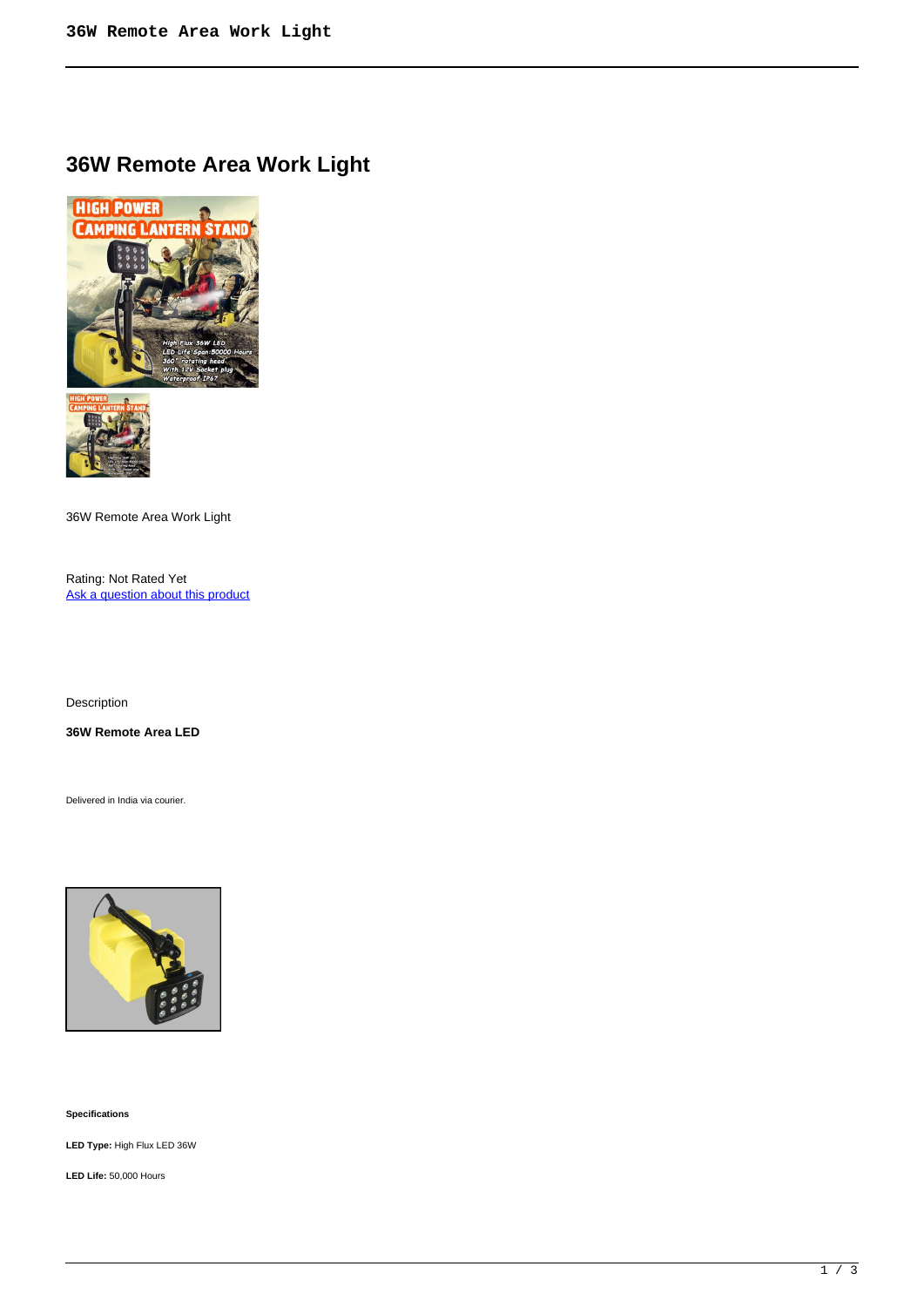**Lumen Value:** 1000 (Low) 3000 (High)

**Battery Type:** 12v Rechargeable, Lithium

**Battery Charging Time:** 10 hrs. from full discharge

**Battery Life:** 500 Cycles

**Working Time:** Low: 34 H, Mid: 21 H, High: 11 H

**Power Connector:** 4 metres length with 12v socket plug

**Mass Height Extended:** 55.11" (145 cm)

**Head Size:** 7" (17.8 cm)\* 4.5" (11.4cm)\* 1.6" (4 cm)

**Box Size:** 10.5''(L)\*8''(W)\*7''(H)

**Waterproof:** IP 67

**Low Battery Warning:** Intermittent Blinking

**Beam Spread:** 360 Degrees

**Weight:** 10KG

**High /Middle/Low/SOS Switch**